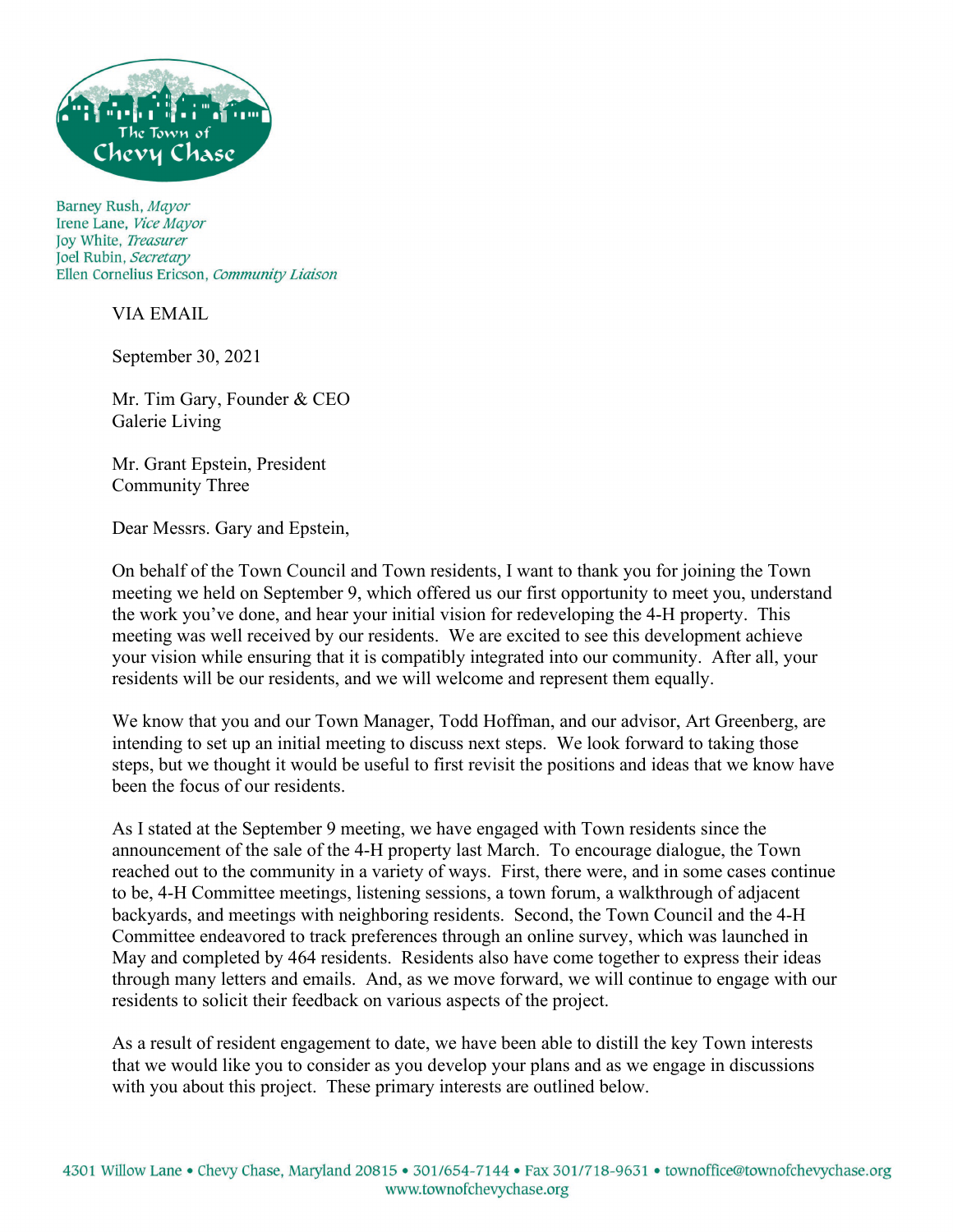- **Traffic Management**: While we do not know what access requirements will be imposed on the site by Montgomery County Fire & Rescue or other County agencies, we encourage you not to propose any connections to existing Town streets that will cause new or increased cut through traffic volume on those streets. We expect that the primary ingress/egress points for the development will be from Connecticut Avenue.
- **Forest Conservation and Public Access**: We understand that you intend to, and likely will be required to, protect the existing forested areas on the 4-H site. The Town's tree canopy is a vital resource to our residents, as evidenced by the robust tree protection laws and tree planting programs we have in place. Preservation of the wooded areas on the 4- H property is a key interest to the Town, and we would encourage you to consider a walking path through the forested area on the west side of the property that could be enjoyed by all of our residents.
- **Recreational Amenities:** We would appreciate your consideration of providing shared recreational amenities that can be enjoyed by all residents of our Town. While we do not yet have an indication of the specific amenities that you envision for the development, we see an opportunity to provide shared recreational facilities such as a pool and game courts.
- **Open Space:** Open space in the Town is a rare and precious commodity. We have only one park of a size that is usable by our residents for general recreational purposes. Understanding that you will be required by Montgomery County to provide 50% open space in your development plan, we see an opportunity for a shared park that could meet this requirement and provide all residents with a valuable passive or active recreation area.

We would appreciate your keeping these interests in mind as you develop your plans and as we prepare for our discussions. We respect your right to develop a financially viable and vibrant community, and we will uphold our responsibility to ensure that any development is compatibly integrated into the community and does not negatively impact the current quality of life that our residents enjoy. In fact, we see an opportunity for your development to increase the quality of life for all residents.

Finally, and as we have established, the Town has had a long standing and cordial relationship with the 4-H Center, as evidenced by various agreements that have governed the use of the site, including the Town's use of the garage until 2028. In addition, a Declaration of Covenants from 1968 establishes an 81-foot setback along Thornapple Street. And, as you know, the Town has certain regulatory authorities over all development within the municipal Town limits, including a building ordinance, an urban forest ordinance, and a water drainage ordinance. We want to continue this cordial relationship with Galerie and C3, and we stand ready to assist you in determining and navigating Town permitting requirements for a development that meets our mutual goals and interests.

As for next steps, we realize that there are many ways to proceed. Options may include what topics you would like to discuss on separate occasions, such as the items outlined above; with